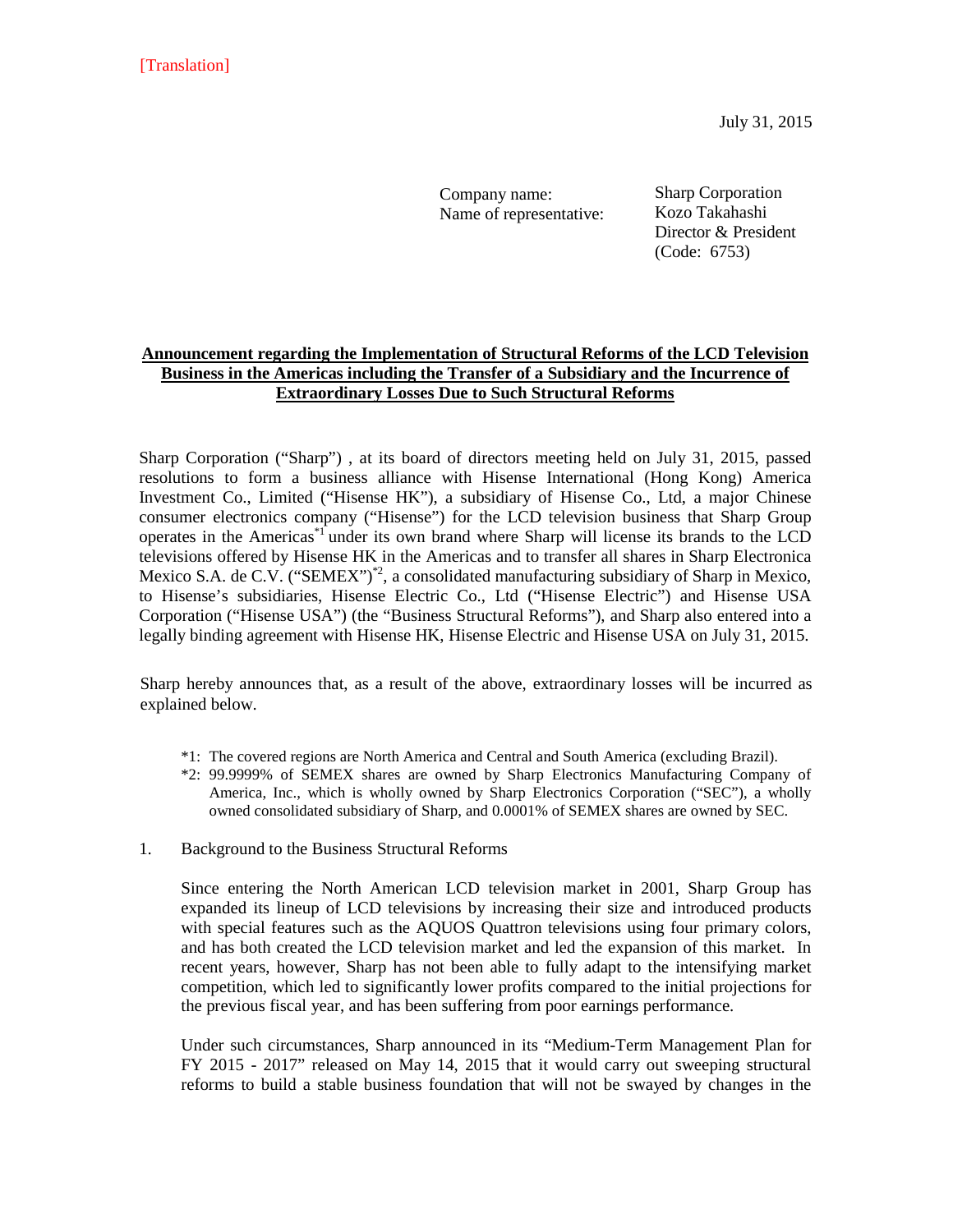environment in the future, and with regard to the LCD television business in the Americas, it would conduct a fundamental review of the manufacturing and sales value chain, undertake structural reforms including alliances, and target the LCD television business to be profitable by the second half of FY 2015.

Sharp has now decided with regard to its LCD television business in the Americas that it will form a business alliance with Hisense HK (a subsidiary of Hisense, a major Chinese consumer electronics company), shift to a business where it will license its brands to the LCD televisions offered by Hisense HK in the Americas market, and transfer its shares etc. in SEMEX, Sharp's Mexican LCD television manufacturing subsidiary, to Hisense's subsidiaries, Hisense Electric and Hisense USA. The shift to the new business model is expected to take place in January 2016. As a result of this shift, losses resulting from the transfer of SEMEX shares etc. and costs of rightsizing the workforce associated with the shift to the new value chain are expected to be incurred on or after the first quarter of the fiscal year ending March 2016.

The business in the Americas is to be rebuilt by pursuing the Business Structural Reforms. The LCD television business will be converted into a profitable business that revolves around its business alliance with Hisense HK. Sharp will continue to operate and increase the profitability of its businesses, such as its consumer electronics (such as ovens) business, its business solutions business with a particular focus on photocopiers and information display, its energy solutions business with a particular focus on solar cells, and its devices business.

- 2. Overview of the Business Structural Reforms
	- (1) Nature of the Business Structural Reforms

Sharp's LCD television business in the Americas will be shifted to a business where Sharp will grant license to use its brands to the LCD televisions offered by Hisense HK in the Americas. The brands that will be licensed to Hisense HK are SHARP, AQUOS, and Quattron etc.

In addition, Sharp expects to transfer its shares in SEMEX, a consolidated subsidiary of Sharp that is a LCD television manufacturing base for the Americas, to Hisense's subsidiaries, Hisense Electric and Hisense USA in January 2016. Through the transfer of such shares, Sharp Group will be withdrawing from the manufacturing and selling of LCD televisions in the Americas. Sharp Group will continue to sell LCD televisions for corporate use.

- (2) Overview of transferees of SEMEX shares and brand licensee
	- (a) Overview of transferees of SEMEX shares
		- (i) Hisense Electric

| 1. Name    | Hisense Electric Co., Ltd         |
|------------|-----------------------------------|
| 2. Address | The People's Republic of China,   |
|            | Qingdao, Economic & Technological |
|            | Development Zone, No. 218 Qian    |
|            | Wan Gang Lu                       |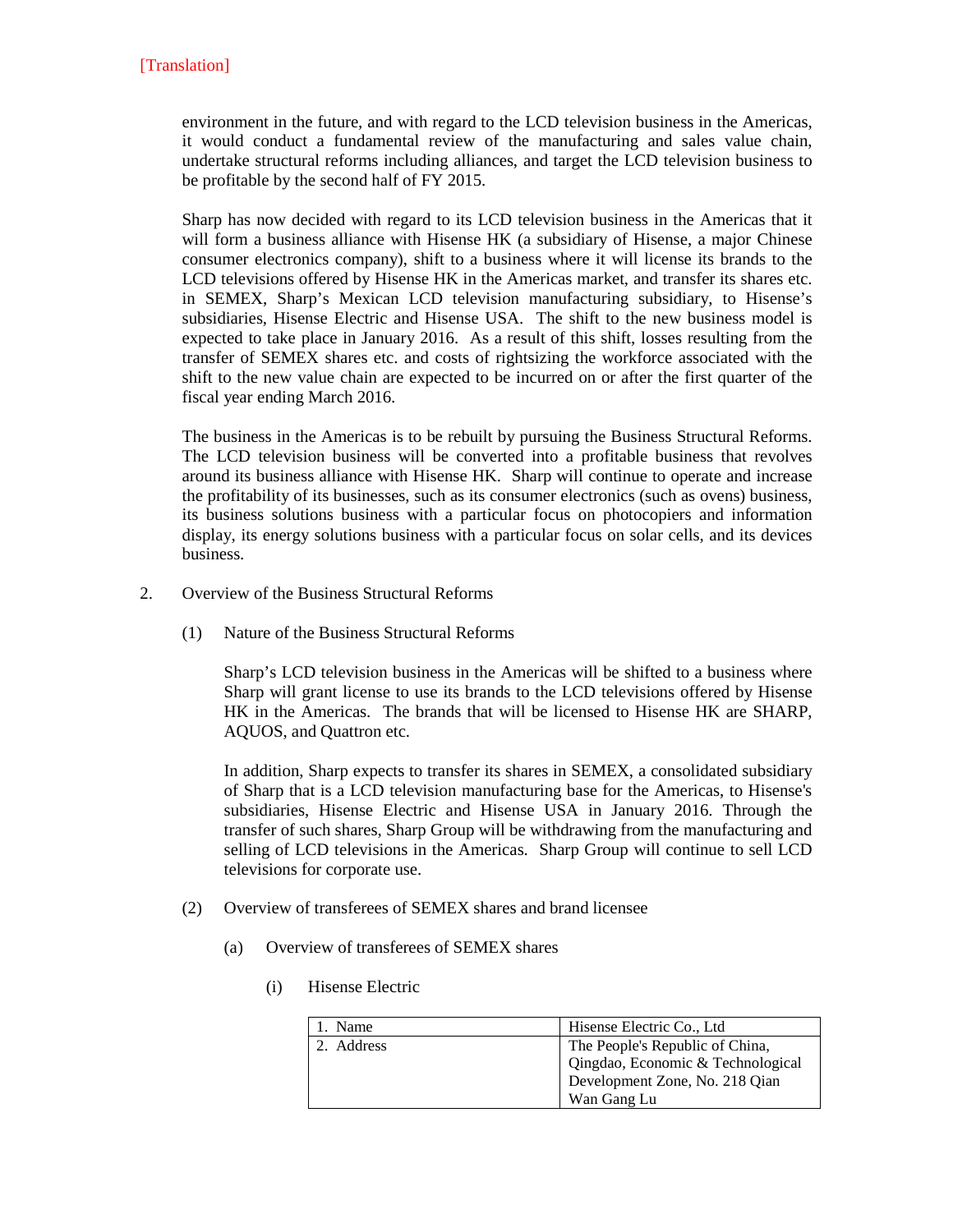# [Translation]

| 3. Name and title of representative                          | Hongxin Liu, Chairman                                                                                                                                                                                                                                                                                                                                                                                                         |
|--------------------------------------------------------------|-------------------------------------------------------------------------------------------------------------------------------------------------------------------------------------------------------------------------------------------------------------------------------------------------------------------------------------------------------------------------------------------------------------------------------|
| 4. Description of business                                   | Research, development,<br>manufacturing, sales services,<br>repair and recovery of electric<br>equipment and appliance for<br>personal use and commercial use<br>(including TVs and panel displays)<br>Customized processing,<br>implementation of after-sales<br>services<br>Import and export operations of its<br>own<br>Production of satellite televisions<br>and equipment for reception of<br>terrestrial broadcasting |
| 5. Stated capital                                            | CNY 1,300 million (approx. JPY<br>25,100 million)                                                                                                                                                                                                                                                                                                                                                                             |
| 6. Date of incorporation                                     | April 17, 1997                                                                                                                                                                                                                                                                                                                                                                                                                |
| 7. Consolidated net assets                                   | CNY 10,800 million (approx. JPY<br>208,900 million)                                                                                                                                                                                                                                                                                                                                                                           |
| 8. Consolidated total assets                                 | CNY 20,700 million (approx. JPY<br>400,300 million)                                                                                                                                                                                                                                                                                                                                                                           |
| 9. Major shareholders and their<br>shareholding ratios       | Hisense Co., Ltd (39%)                                                                                                                                                                                                                                                                                                                                                                                                        |
| 10. Relationship between the listed company and this company |                                                                                                                                                                                                                                                                                                                                                                                                                               |
| Capital relationship                                         | There is no capital relationship to<br>report between Sharp and this<br>company.                                                                                                                                                                                                                                                                                                                                              |
| Personnel relationship                                       | There is no personnel relationship to<br>report between Sharp and this<br>company.                                                                                                                                                                                                                                                                                                                                            |
| Transactional relationship                                   | There is no transactional relationship<br>to report between Sharp and this<br>company.                                                                                                                                                                                                                                                                                                                                        |
| Whether the companies are<br>related parties                 | This company is not a related party of<br>Sharp. The related parties and<br>companies of this company are not<br>related parties of Sharp.                                                                                                                                                                                                                                                                                    |

- (Note) Items 5, 7, and 8 above are figures as of December 31, 2014. The yen amounts were converted at an exchange rate of CNY  $1 = JPY$  19.34 (as of December 30, 2014).
- (ii) Hisense USA

| 1. Name                             | Hisense USA Corporation              |
|-------------------------------------|--------------------------------------|
| 2. Address                          | 7310 Mcginnis Ferry Rd, Suwanee      |
|                                     | GA 30024, USA                        |
| 3. Name and title of representative | Lan Lin, CEO                         |
| 4. Description of business          | Manufacturing and sales of household |
|                                     | appliances and electric components   |
| 5. Stated capital                   | USD 3,200,000 (approx. JPY 400       |
|                                     | million)                             |
| 6. Date of incorporation            | January 26, 2001                     |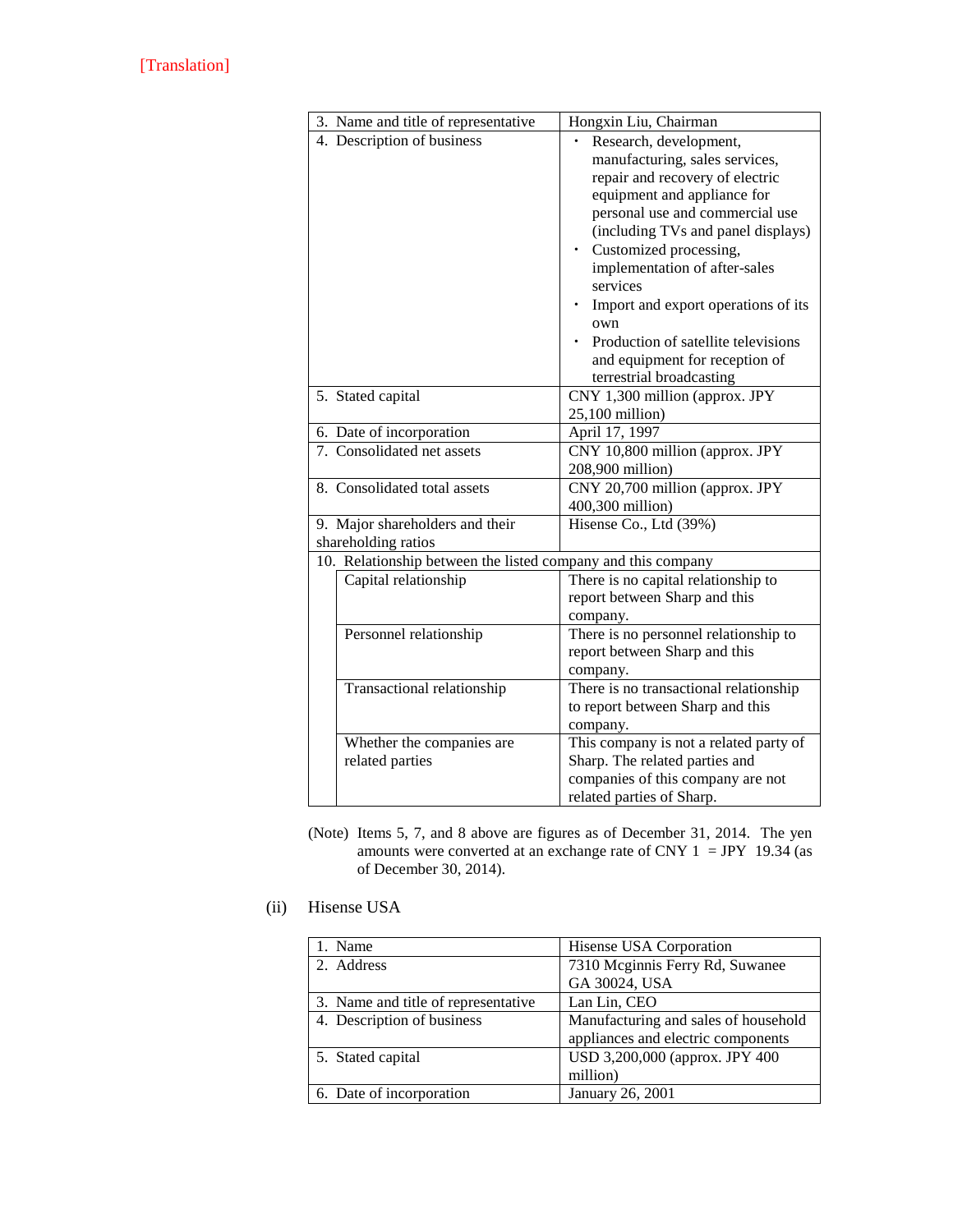|  | 7. Net assets                                                | USD -8,040,000 (approx. JPY -1,000)    |
|--|--------------------------------------------------------------|----------------------------------------|
|  |                                                              | million)                               |
|  | 8. Total assets                                              | USD 138,830,000 (approx. JPY           |
|  |                                                              | $16,700$ million)                      |
|  | 9. Major shareholders and their                              | Hisense International (Hong Kong)      |
|  | shareholding ratios                                          | America Investment Co., Limited        |
|  |                                                              | $(100\%)$                              |
|  | 10. Relationship between the listed company and this company |                                        |
|  | Capital relationship                                         | There is no capital relationship to    |
|  |                                                              | report between Sharp and this          |
|  |                                                              | company.                               |
|  | Personnel relationship                                       | There is no personnel relationship to  |
|  |                                                              | report between Sharp and this          |
|  |                                                              | company.                               |
|  | Transactional relationship                                   | There is no transactional relationship |
|  |                                                              | to report between Sharp and this       |
|  |                                                              | company.                               |
|  | Whether the companies are                                    | This company is not a related party of |
|  | related parties                                              | Sharp. The related parties and         |
|  |                                                              | companies of this company are not      |
|  |                                                              | related parties of Sharp.              |

(Note) Items 5, 7, and 8 above are figures as of December 31, 2014. The yen amounts were converted at an exchange rate of USD  $1 = JPY 120.53$  (as of December 30, 2014).

## (b) Overview of brand licensee

| 1. Name                                                      | Hisense International (Hong Kong)      |
|--------------------------------------------------------------|----------------------------------------|
|                                                              | America Investment Co., Limited        |
| 2. Address                                                   | Room 3101-05, Singga Commercial        |
|                                                              | Centre, No.148 Connaught Road          |
|                                                              | West, Hong Kong                        |
| 3. Name and title of representative                          | Lan Lin, Director                      |
| 4. Description of business                                   | Sales of household appliances and      |
|                                                              | electric components                    |
| 5. Stated capital                                            | HKD 34,500,000 (approx. JPY 500        |
|                                                              | million)                               |
| 6. Date of incorporation                                     | January 17, 2011                       |
| 7. Consolidated net assets                                   | HKD 179 million (approx. JPY 2,800     |
|                                                              | million)                               |
| 8. Consolidated total assets                                 | HKD 1,969 million (approx. JPY         |
|                                                              | 30,600 million)                        |
| 9. Major shareholders and their                              | Qingdao Hisense International          |
| shareholding ratios                                          | America Holding Co., Ltd (100%)        |
| 10. Relationship between the listed company and this company |                                        |
| Capital relationship                                         | There is no capital relationship to    |
|                                                              | report between Sharp and this          |
|                                                              | company.                               |
| Personnel relationship                                       | There is no personnel relationship to  |
|                                                              | report between Sharp and this          |
|                                                              | company.                               |
| Transactional relationship                                   | There is no transactional relationship |
|                                                              | to report between Sharp and this       |
|                                                              | company.                               |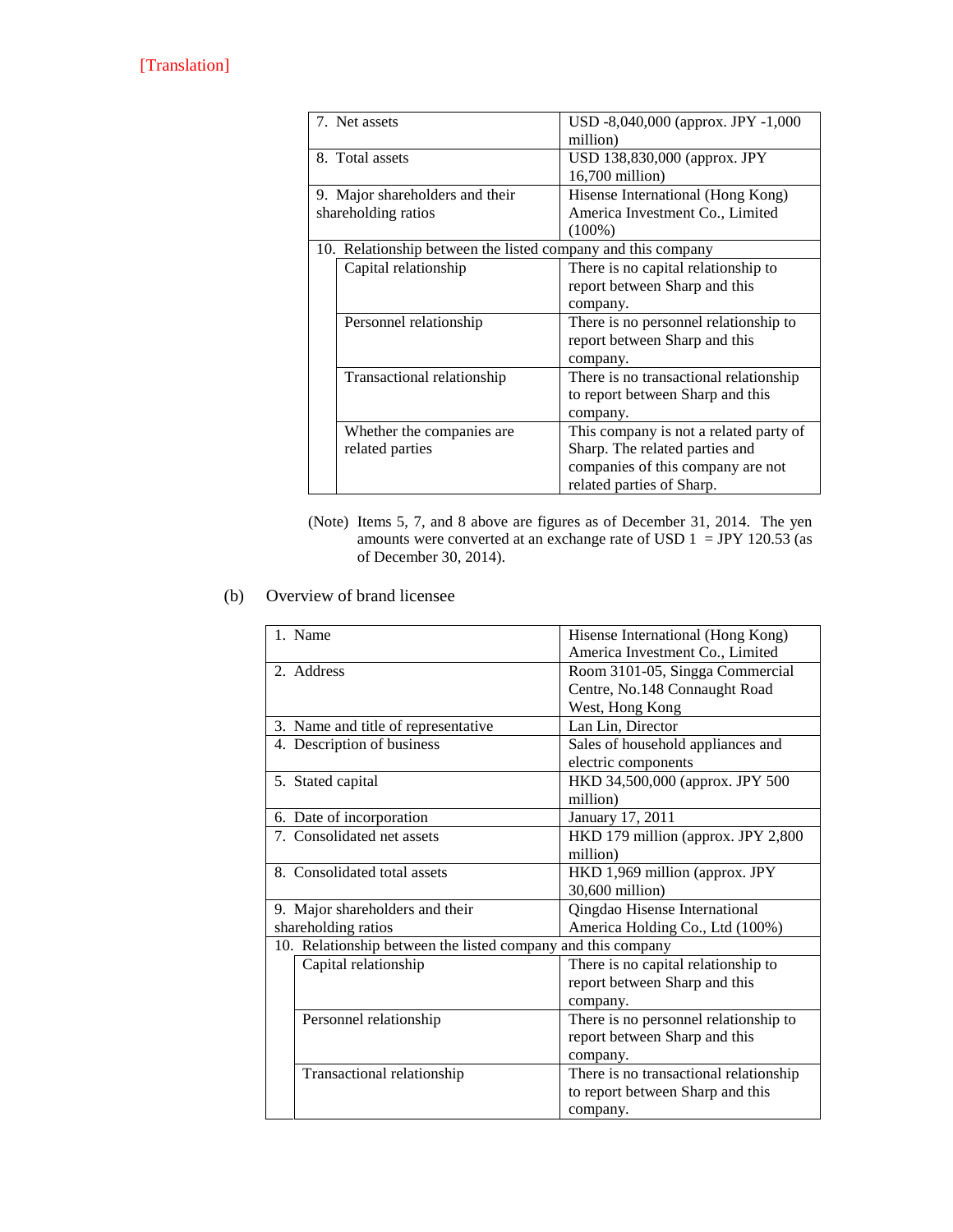| Whether the companies are related<br>parties | This company is not a related party of<br>Sharp. The related parties and<br>companies of this company are not<br>related parties of Sharp. |
|----------------------------------------------|--------------------------------------------------------------------------------------------------------------------------------------------|
|----------------------------------------------|--------------------------------------------------------------------------------------------------------------------------------------------|

(Note) The business alliance agreement is expected to become effective on January 6, 2016. Items 5, 7, and 8 above are figures as of December 31, 2014. The yen amounts were converted at an exchange rate of HKD 1 = JPY 15.54 (as of December 30, 2014).

(Reference) Overview of Hisense, the parent company of each of the companies above

| 1. Name                             | Hisense Co., Ltd                                                                                                                                                                                                                                                                                                                                                                                                                                                             |  |
|-------------------------------------|------------------------------------------------------------------------------------------------------------------------------------------------------------------------------------------------------------------------------------------------------------------------------------------------------------------------------------------------------------------------------------------------------------------------------------------------------------------------------|--|
| 2. Address                          | 17, Donghai Xi Road, Qindao, China                                                                                                                                                                                                                                                                                                                                                                                                                                           |  |
| 3. Name and title of representative | Houjian Zhou, Chairman                                                                                                                                                                                                                                                                                                                                                                                                                                                       |  |
| 4. Description of business          | Management of state-owned assets<br>Manufacturing, sales and services<br>of electric products<br>Software development, network<br>services<br>Technology development and<br>consulting<br>Import and export operation of its<br>own<br>Operation of property rights<br>trading by itself through brokers,<br>information services<br>Industrial tourism<br>Training of related businesses<br>Management of real properties<br>(lease of tangible assets and real<br>estates) |  |
| 5. Stated capital                   | CNY 800 million (approx. JPY 15,500                                                                                                                                                                                                                                                                                                                                                                                                                                          |  |
|                                     | million)                                                                                                                                                                                                                                                                                                                                                                                                                                                                     |  |
| 6. Date of incorporation            | August 2, 1979                                                                                                                                                                                                                                                                                                                                                                                                                                                               |  |
| 7. Net assets                       | CNY 25,100 million (approx. JPY                                                                                                                                                                                                                                                                                                                                                                                                                                              |  |
|                                     | 485,400 million)                                                                                                                                                                                                                                                                                                                                                                                                                                                             |  |
| 8. Total assets                     | CNY 88,900 million (approx. JPY                                                                                                                                                                                                                                                                                                                                                                                                                                              |  |
|                                     | 1,719,300 million)                                                                                                                                                                                                                                                                                                                                                                                                                                                           |  |

(Note) Items 5, 7, and 8 above are figures as of December 31, 2014. The yen amounts were converted at an exchange rate of CNY 1 = JPY 19.34 (as of December 30, 2014).

## 3. Transfer of SEMEX shares etc.

#### (1) Overview of SEMEX

| 1. Name                             | Sharp Electronica Mexico S.A. de C.V.        |
|-------------------------------------|----------------------------------------------|
| 2. Address                          | Blvd. Sharp #3510 Parque Ind. Rosarito, B.C. |
|                                     | 22710 Mexico                                 |
| 3. Name and title of representative | Hisashi Okayama, President                   |
| 4. Description of business          | Manufacturing and sales of home electrical   |
|                                     | appliances and electronic components         |
| 5. Stated capital                   | USD 57,009,000 (approx. JPY 6,900 million)   |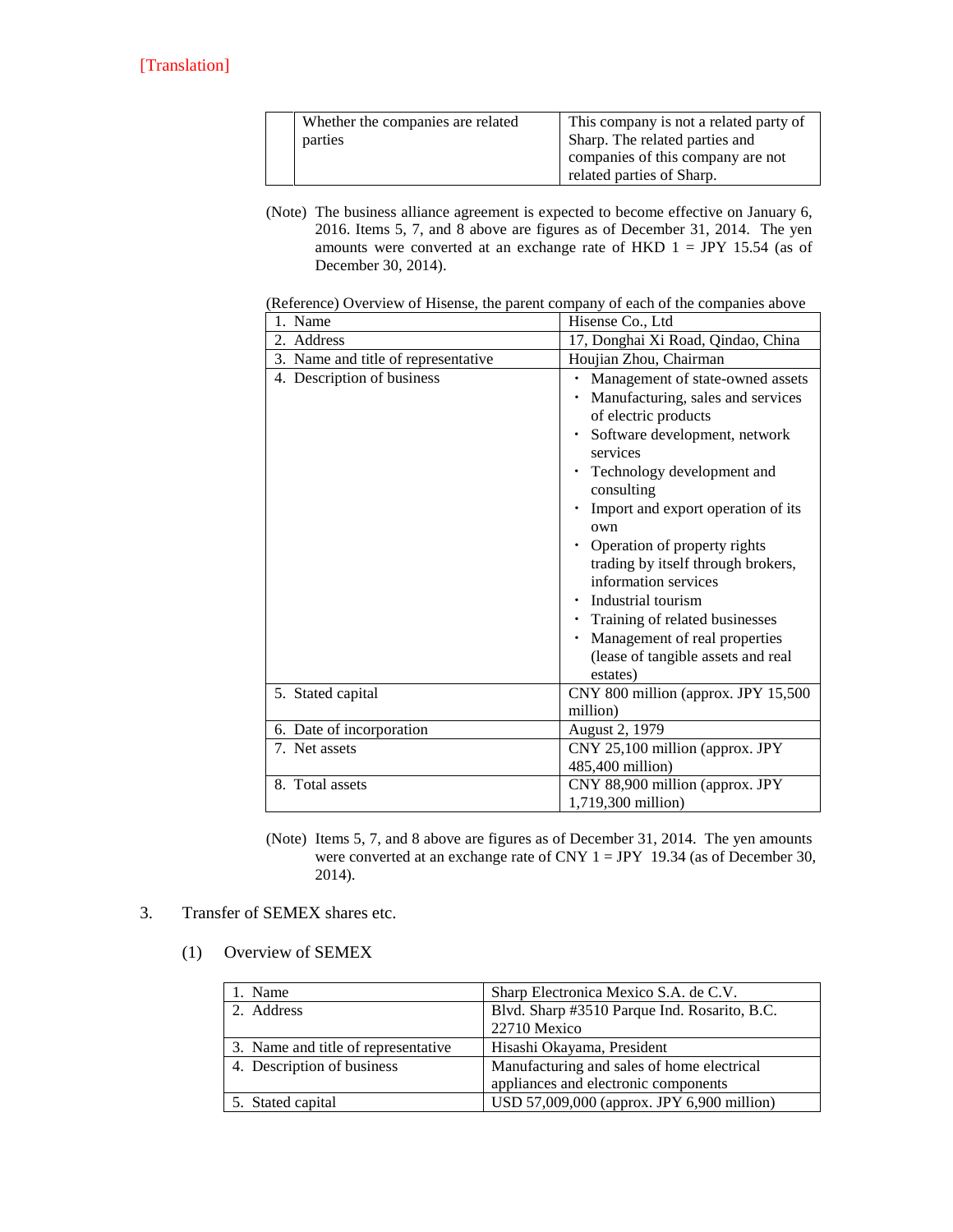| 6. Date of incorporation        |                                                                    | November 27, 1997                          |                   |                                                   |                     |  |
|---------------------------------|--------------------------------------------------------------------|--------------------------------------------|-------------------|---------------------------------------------------|---------------------|--|
| 7. Major shareholders and their |                                                                    | Sharp Electronics Manufacturing Company of |                   |                                                   |                     |  |
| shareholding ratios             |                                                                    | America, Inc. 99.9999%                     |                   |                                                   |                     |  |
|                                 | 8. Relationship between the listed company and this company        |                                            |                   |                                                   |                     |  |
|                                 | Capital relationship                                               |                                            |                   | Sharp indirectly owns 100% of the total number of |                     |  |
|                                 |                                                                    |                                            |                   | outstanding shares of this company.               |                     |  |
|                                 | Personnel relationship                                             |                                            |                   | 3 employees of Sharp concurrently serve as board  |                     |  |
|                                 |                                                                    |                                            |                   | directors of this company, and there are also 10  |                     |  |
|                                 |                                                                    |                                            |                   | other employees who are on secondment to this     |                     |  |
|                                 |                                                                    |                                            |                   | company.                                          |                     |  |
|                                 | Transactional relationship                                         |                                            |                   | Sharp outsources manufacturing and sales of LCD   |                     |  |
|                                 |                                                                    |                                            |                   | televisions, LCD modules and information          |                     |  |
|                                 |                                                                    |                                            | displays.         |                                                   |                     |  |
|                                 | 9. Operating results and financial conditions for the last 3 years |                                            |                   |                                                   |                     |  |
|                                 | Fiscal year-end                                                    | March 2013                                 |                   | March 2014                                        | March 2015          |  |
|                                 | Net assets                                                         | USD 75,861,000                             |                   | USD 78,207,000                                    | USD 61,874,000      |  |
|                                 |                                                                    | (JPY 7,130 million)                        |                   | $(JPY 8,049$ million)                             | (IPY 7,442 million) |  |
|                                 | USD 82,197,000<br><b>Total</b> assets                              |                                            |                   | USD 84,381,000                                    | USD 66,330,000      |  |
|                                 |                                                                    | $(JPY 7,725$ million)                      |                   | (JPY 8,684 million)                               | (JPY 7,977 million) |  |
|                                 | Net assets per share                                               | <b>USD 0.1264</b>                          |                   | <b>USD 0.1303</b>                                 | <b>USD 0.1031</b>   |  |
|                                 | (JPY 11.88)                                                        |                                            |                   | (JPY 13.41)                                       | (JPY 12.40)         |  |
| USD 49,636,000<br><b>Sales</b>  |                                                                    |                                            | USD 48,360,000    | USD 38,023,000                                    |                     |  |
|                                 |                                                                    | (JPY 4,665 million)                        |                   | (JPY 4,977 million)                               | (JPY 4,573 million) |  |
|                                 | Operating income                                                   | USD 6,154,000                              |                   | USD 6,330,000                                     | USD 4,564,000       |  |
| (JPY 578 million)               |                                                                    |                                            | (JPY 651 million) | (JPY 549 million)                                 |                     |  |
|                                 | Ordinary income                                                    | USD 5,257,000                              |                   | USD 5,636,000                                     | USD 4,486,000       |  |
|                                 |                                                                    | (JPY 494 million)                          |                   | (JPY 580 million)                                 | (JPY 540 million)   |  |
|                                 | Current net income                                                 | USD 4,414,000                              |                   | USD 4,346,000                                     | USD-12,834,000      |  |
| (JPY 414 million)               |                                                                    |                                            | (JPY 447 million) | (JPY -1,544 million)                              |                     |  |
|                                 | Current net income                                                 | <b>USD 0.0074</b>                          |                   | <b>USD 0.0072</b>                                 | <b>USD</b> -0.0214  |  |
|                                 | per share                                                          | (JPY 0.69)                                 |                   | (JPY 0.75)                                        | $(JPY -2.55)$       |  |
|                                 | Dividend per share                                                 | <b>USD 0.0033</b>                          |                   | <b>USD 0.0058</b>                                 |                     |  |
|                                 |                                                                    | (JPY 0.31)                                 |                   | (IPY 0.59)                                        |                     |  |

- (Note) The operating results above were converted at an exchange rate of USD  $1 = JPY$ 93.99 for the fiscal year ending March 2013 (as of March 31, 2013), USD  $1 = JPY$ 102.92 for the fiscal year ending March 2014 (as of March 31, 2014), and USD  $1 =$ JPY 120.27 for the fiscal year ending March 2015 (as of March 31, 2015).
- (2) Overview of the other party to the share transfer

Please refer to Section 2(2)(a) above.

(3) Number of shares to be transferred, purchase price, and number of shares held before and after the transfer

| 1. Number of shares held before transfer | $600,021,098$ shares (ownership ratio: 100.0%) |
|------------------------------------------|------------------------------------------------|
|                                          | (indirect holding))                            |
| 2. Number of shares to be transferred    | 600,021,098 shares                             |
|                                          | (purchase price: USD 21,674,500 (JPY 2,709)    |
|                                          | million))                                      |
| 3. Number of shares held after transfer  | 0 shares (ownership ratio: $0.0\%$ )           |